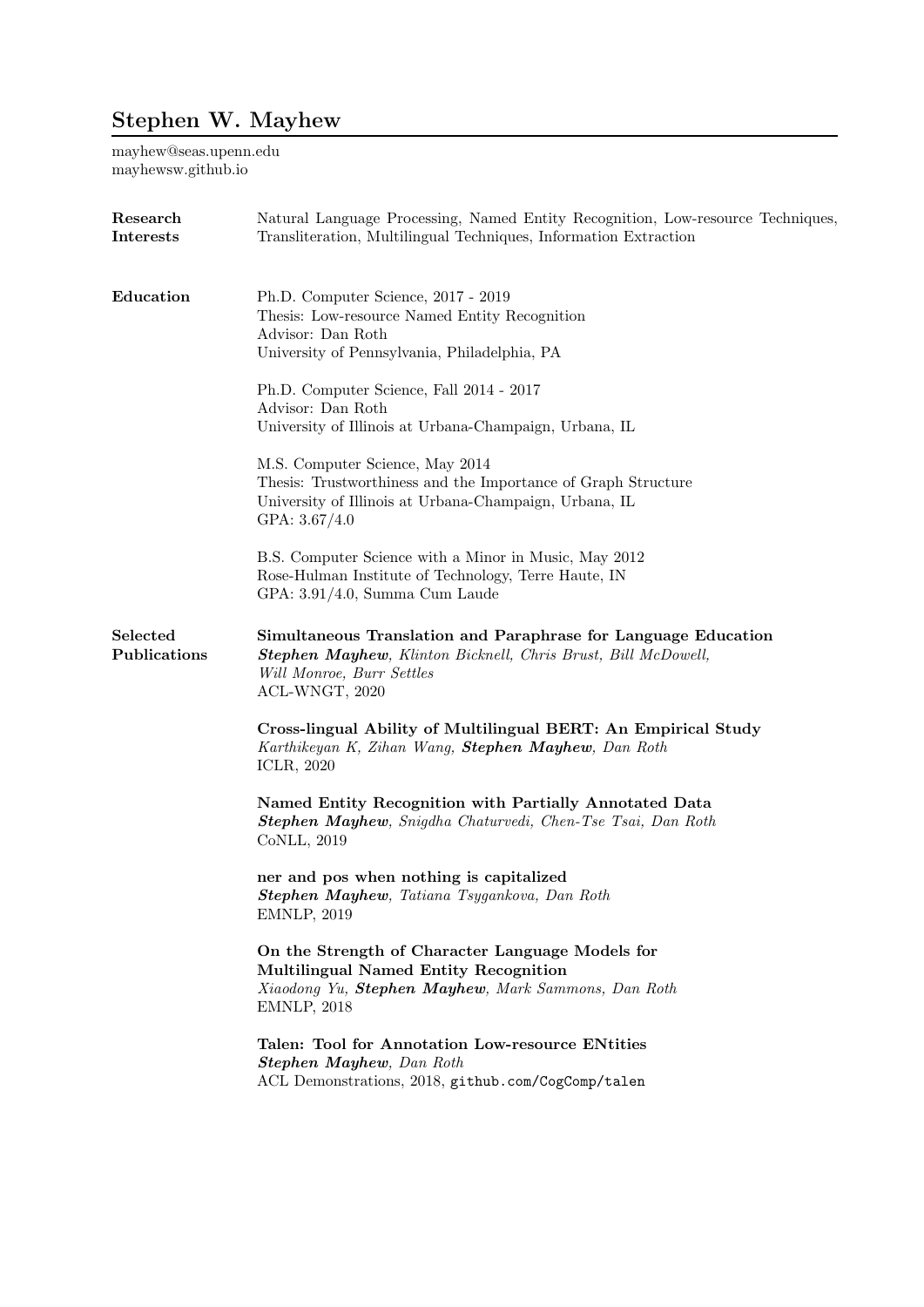|                           | Cheap Translation for Cross-Lingual Named Entity Recognition<br>Stephen Mayhew, Chen-Tse Tsai, Dan Roth<br><b>EMNLP, 2017</b><br>Transliteration in Any Language with Surrogate Languages<br>Stephen Mayhew, Christos Christodoulopoulos, Dan Roth<br>arxiv 2016, https://arxiv.org/abs/1609.04325                                     |             |  |
|---------------------------|----------------------------------------------------------------------------------------------------------------------------------------------------------------------------------------------------------------------------------------------------------------------------------------------------------------------------------------|-------------|--|
|                           |                                                                                                                                                                                                                                                                                                                                        |             |  |
|                           | Cross-Lingual Named Entity Recognition via Wikification<br>Chen-Tse Tsai, Stephen Mayhew, Dan Roth<br>CoNLL, 2016                                                                                                                                                                                                                      |             |  |
|                           | Overview of UI-CCG systems for event argument extraction, entity discov-<br>ery and linking, and slot filler validation<br>Mark Sammons, Yangqiu Song, Ruichen Wang, Gourab Kundu, Chen-Tse Tsai, Shyam<br>Upadhyay, Siddharth Ancha, Stephen Mayhew, Dan Roth<br>Proceedings of the Seventh Text Analysis Conference (TAC2014), 2014. |             |  |
|                           | Faster (and Better) Entity Linking with Cascades<br>Adrian Benton, Jay Deyoung, Adam Teichert, Mark Dredze, Benjamin Van Durme<br><b>Stephen Mayhew</b> , Max Thomas<br>Automated Knowledge Base Construction (AKBC), 2014                                                                                                             |             |  |
| Academic<br><b>Honors</b> | State Farm Companies Foundation Doctoral Scholar, 2015-2016<br>Siebel Scholar Award, 2013<br>Frank Young Senior Scholarship award, 2012<br>Dean's List, all quarters of undergrad degree<br>Member of Upsilon Pi Epsilon, Computer Science Honor Society                                                                               |             |  |
| Experience                | <b>UPenn, LORELEI Summer Evaluation</b><br>Summer Project - with many others<br>• Built an NER/EDL system for Ilocano<br>and Odia with no gold annotated training data                                                                                                                                                                 | Summer 2019 |  |
|                           | • Helped coordinate a team to build infrastructure and annotate data                                                                                                                                                                                                                                                                   |             |  |
|                           | • Achieved top scores in the NER target language task, with scores over 79 F1                                                                                                                                                                                                                                                          |             |  |
|                           | <b>UPenn, LORELEI Summer Evaluation</b><br>Summer Project - with many others<br>• Built an NER/EDL system for Sinhalese<br>and Kinyarwanda with no gold annotated training data                                                                                                                                                        | Summer 2018 |  |
|                           | • Helped coordinate a team to build infrastructure and annotate data                                                                                                                                                                                                                                                                   |             |  |
|                           | <b>UPenn, LORELEI Summer Evaluation</b><br>Summer Project - with Chase Duncan<br>• Built an NER/EDL system for Oromo<br>and Tigrinya with no gold annotated training data                                                                                                                                                              | Summer 2017 |  |
|                           | UIUC, LORELEI Summer Evaluation<br>Summer Project - with Chen-Tse Tsai<br>• Built an NER system for Uyghur with<br>no gold annotated training data                                                                                                                                                                                     | Summer 2016 |  |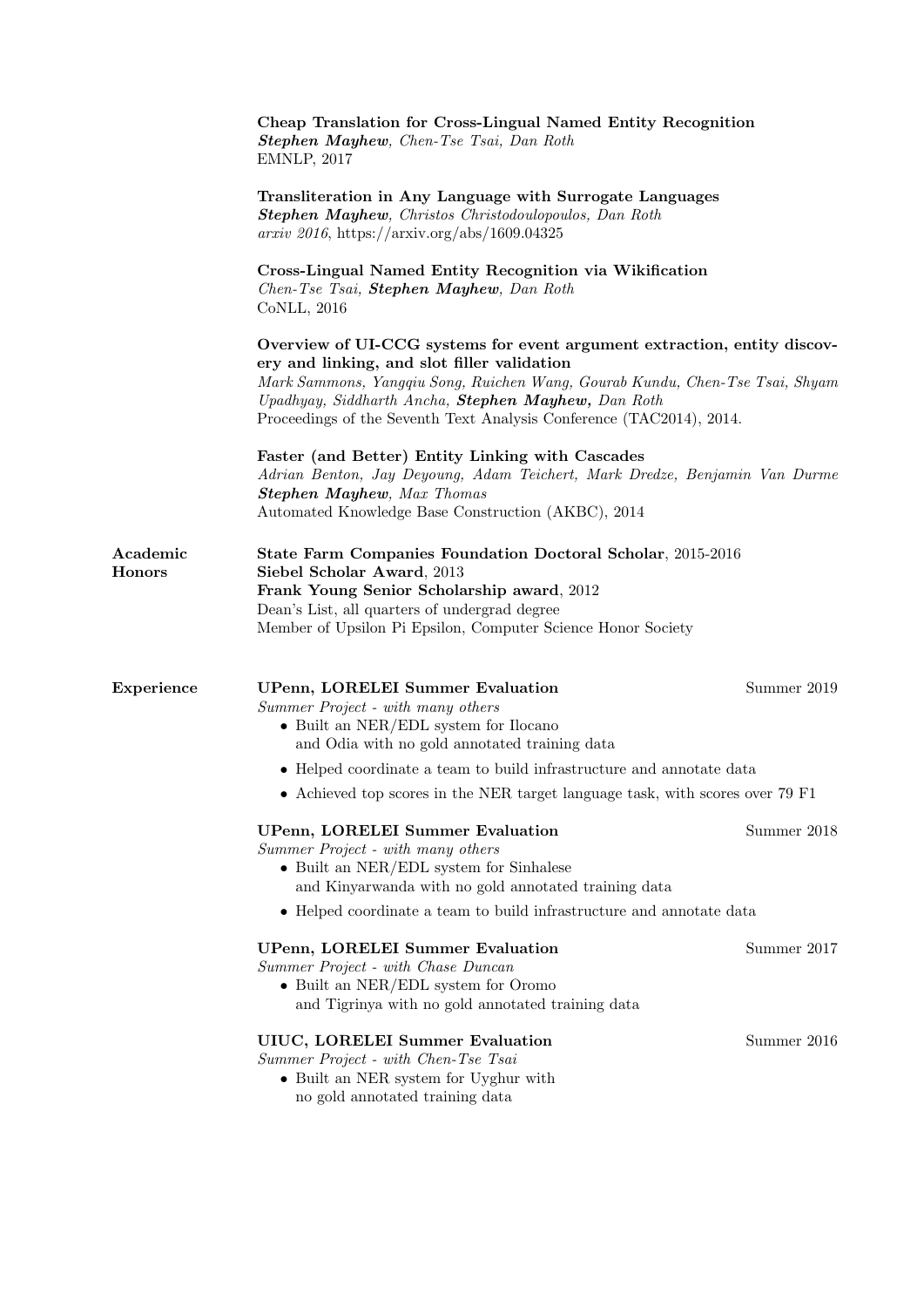|                        | • Built an annotation interface for NER                                                                                                                                        |                  |
|------------------------|--------------------------------------------------------------------------------------------------------------------------------------------------------------------------------|------------------|
|                        | Microsoft Research, Redmond, WA<br>Research Intern<br>$\bullet$ Worked on <i>GALEN</i> , a decision support system for<br>clinical genomics                                    | Summer 2015      |
|                        | • Designed and implemented the frontend, and wrote<br>code to interface with the backend                                                                                       |                  |
|                        | • Worked with Hoifung Poon, Kristina Toutanova,<br>Chris Quirk, Scott Yih                                                                                                      |                  |
|                        | Johns Hopkins University, Baltimore, MD<br>SCALE2013 Research workshop participant, Text Track<br>$\bullet$ Created <i>slinky</i> , the streaming entity-linker                | Summer 2013      |
|                        | $\bullet$ Used parallelism techniques to make <i>slinky</i> very fast                                                                                                          |                  |
|                        | University of Illinois, Urbana-Champaign, IL<br>Research Assistant for Dan Roth<br>• Work on trustworthiness techniques, especially as they<br>apply to information extraction | $2012$ – Present |
|                        | • Testing and refactoring of group software                                                                                                                                    |                  |
|                        | MIT Lincoln Labs, Boston, MA<br>Human Language Technologies Intern, Group 62<br>• Surveyed several graph visualization tools                                                   | Summer 2012      |
|                        | • Developed plugins for a specific visualization task                                                                                                                          |                  |
|                        | Interactive Intelligence Indianapolis, IN<br>Development Intern, Speech Analytics team<br>• Developed a prototype Text-To-Speech engine using Festival                         | Summer 2011      |
|                        | • Explored multiple ways to improve voice quality                                                                                                                              |                  |
|                        | • Advised team members on duplicating engine prototype                                                                                                                         |                  |
|                        | • Wrote extensive documentation for voice-building process                                                                                                                     |                  |
|                        | Alcoa Howmet, Whitehall, MI<br>IT Intern<br>• Conducted department-wide interviews regarding workflow                                                                          | Summer 2010      |
|                        | • Designed and deployed a license tracker utility                                                                                                                              |                  |
|                        | • Developed several VBA solutions for Office applications                                                                                                                      |                  |
|                        | • Developed programs to read Word files, and write to Excel files                                                                                                              |                  |
| Teaching<br>Experience | University of Pennsylvania, Philadelphia, PA<br>CIS530, Natural Language Processing,<br>Teaching Assistant for Chris Callison-Burch                                            | Spring 2018      |
|                        | University of Illinois, Urbana, IL<br>CS446, Machine Learning,<br>Teaching Assistant for Julia Hockenmaier                                                                     | Spring 2015      |